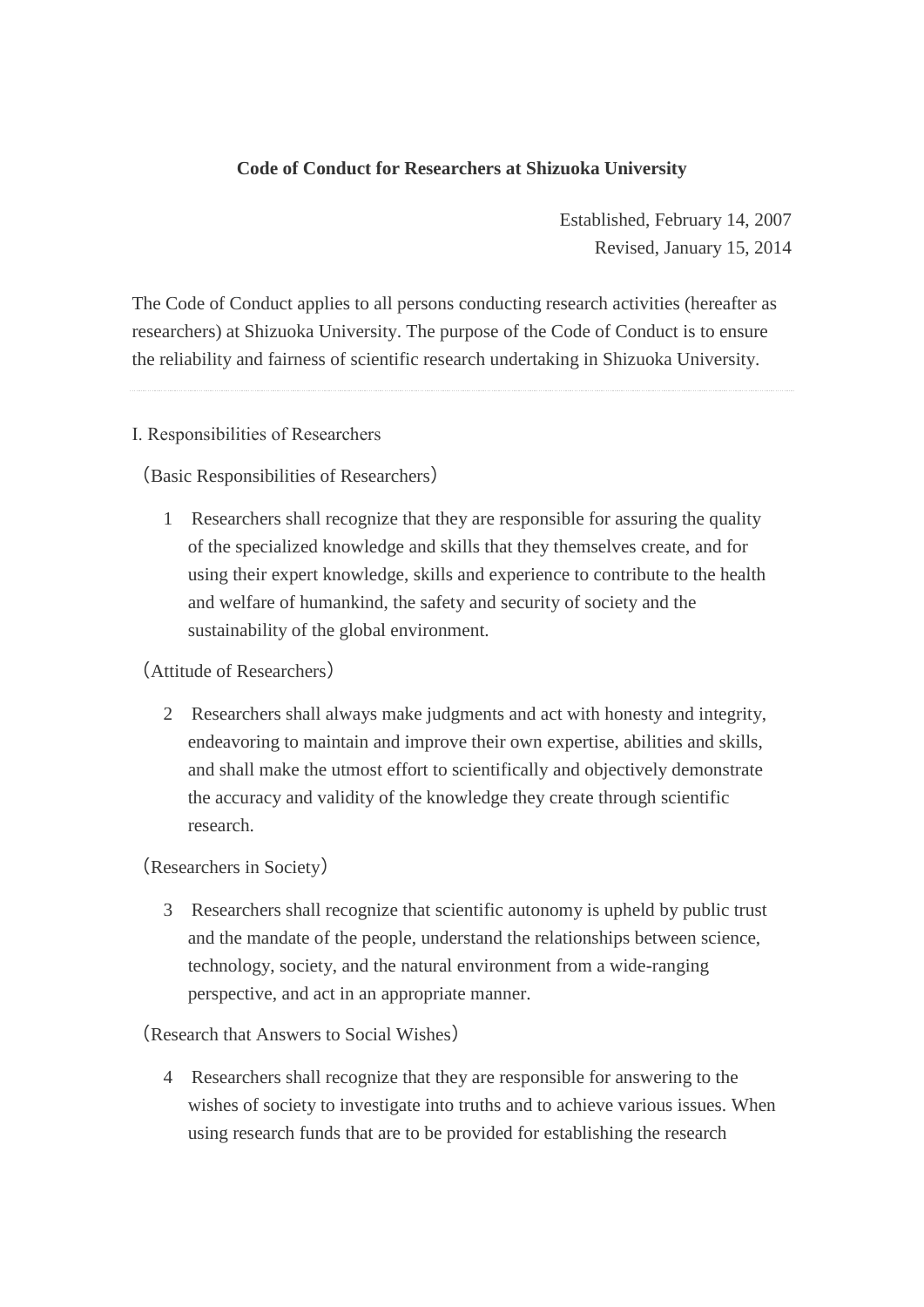environment and for conducting research, researchers shall always recognize that such broad social expectations exist.

(Accountability and Disclosure)

5 Researchers shall strive to disclose and actively explain the roles and significance of their own research, evaluate the possible effects of their research on people, society and the environment as well as the changes that their research might engender, neutrally and objectively disclose the results of this evaluation, and build a constructive dialogue with society.

(Dual Use of Scientific Research Outcomes)

6 Researchers shall recognize that there exist possibilities that their research results, contrary to their own intentions, may be used for destructive actions, and shall select appropriate means and methods as allowed by society in conducting research and publicizing the results.

# Ⅱ. Research Integrity

(Research Activities)

7 Researchers shall act with integrity according to the spirit of this Code of Conduct in drafting, planning, applying for, implementing, and reporting their own research. By reporting their research results through such means as papers, researchers shall take responsibility as well as obtaining recognition for their achievements in accordance with the role that they played. Researchers shall ensure that research and survey date are recorded, stored and rigorously handled, and not only refrain themselves from any misconduct such as fabrication, falsification or plagiarism, but also refrain from aiding or abetting such misconduct.

(Establishing Sound Research Environments and Thorough Educational Enlightenment)

8 Researchers shall recognize that establishing and maintaining fair research environments where responsible research can be conducted is one of their important duties, and shall work continuously to improve the quality of research environments in the scientific community and their own institutions, and toward educational enlightenment preventing misconduct. Moreover, they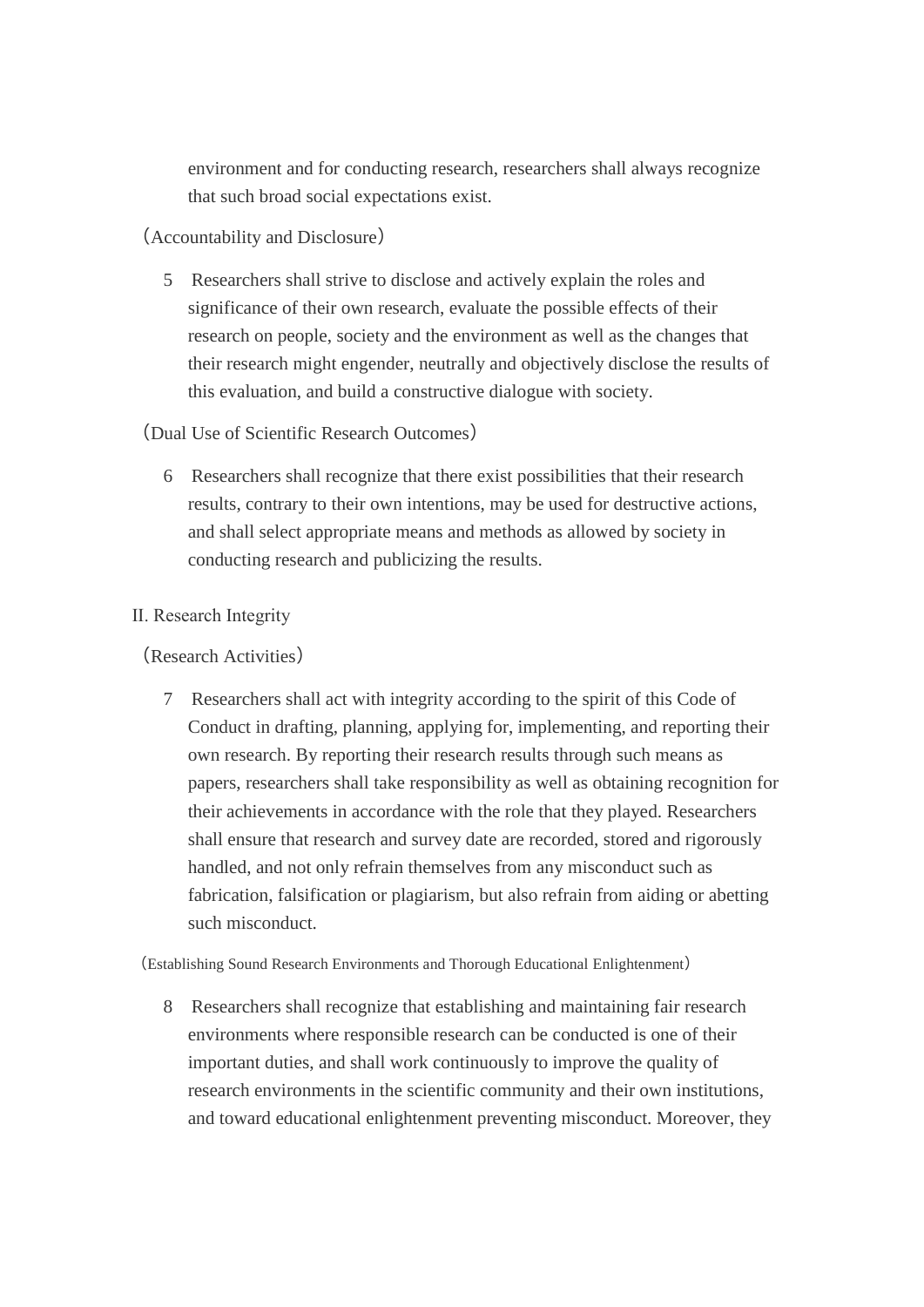shall also seek the understanding and cooperation of the public in achieving these goals.

(Consideration for Research Subjects)

9 Researchers shall respect the dignity and rights of individuals who cooperate in their research, and shall safeguard and give proper consideration to their welfare. They shall also treat animals and other research subjects with all due care and respect.

### (Relations with Others)

10 Researchers shall constructively criticize the results of other researchers' research, humbly listen to the criticism of others, and exchange opinions with an attitude of sincerity. Moreover, they shall properly give credit to other researchers' intellectual findings and achievements, as well as respecting the honor and intellectual property rights of others. They shall also participate actively in mutual assessment among researchers in the scientific community, particularly of their field of expertise.

### Ⅲ. Science in Society

(Dialogue with Society)

11 Researchers shall participate actively in dialogue and exchange with citizens, for better mutual understanding between society and the scientific community. As well, in order to resolve various issues and realize welfare in society, they shall also work to provide scientific advice effective for policy making to persons involved in the planning and determination of policies. On such occasions, researchers shall aim to give advice based on consensus among researchers, and, when differences of opinion exist, shall offer explanations that are easy to understand.

### (Scientific Advice)

12 Researchers shall conduct research activities with the objective of contributing to public welfare, and offer fair advice based on objective and scientific evidence. At that time, they shall be aware of the gravity of the impact and of their responsibility that their statements may make on public opinion building and policy making, and shall not abuse their authority. As